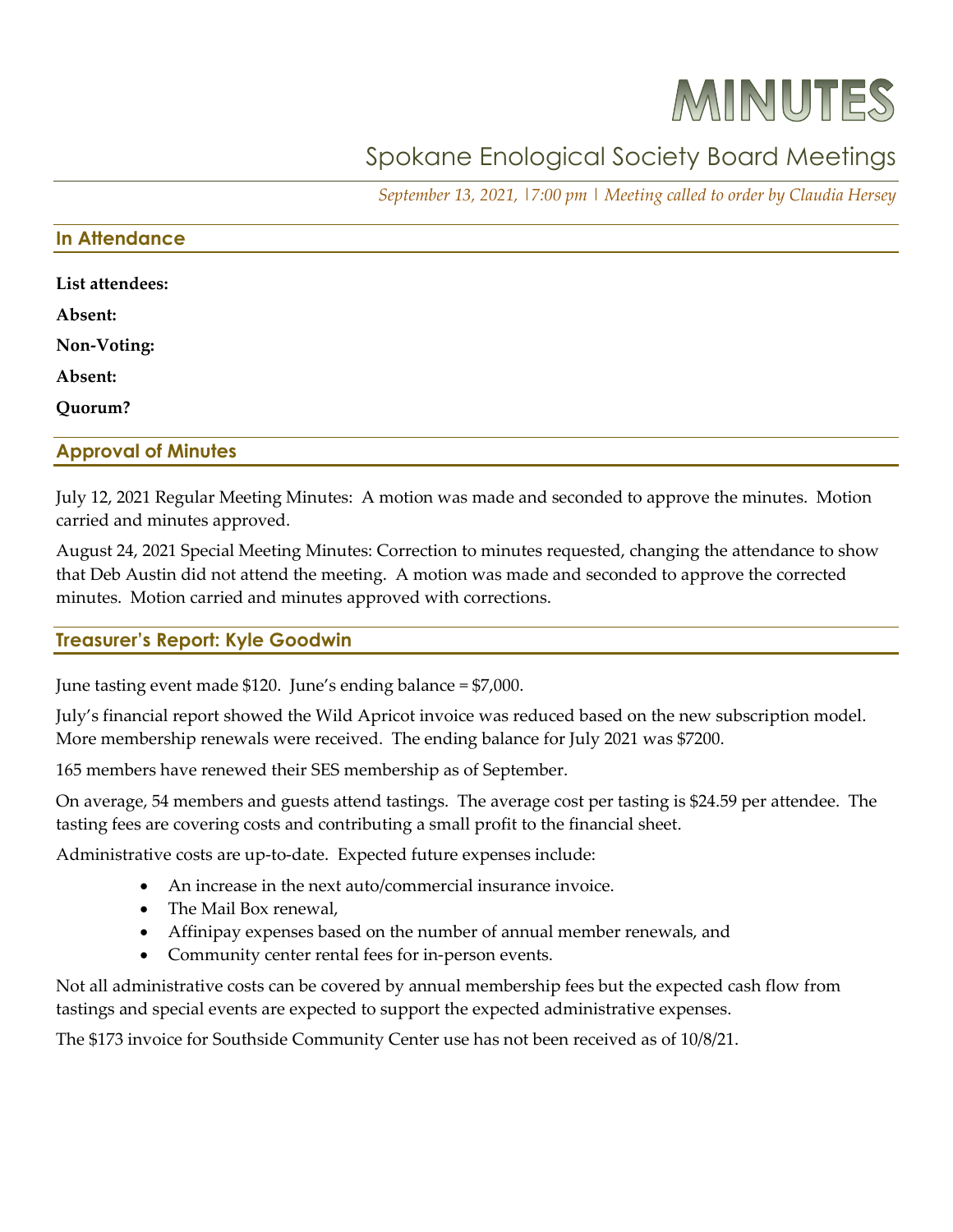# **Membership Report: Deb Austin**

167 new members renewed for 2021-2022.

Members who do not renew their membership are moved to archival status and do not receive a *WineMinder*. Around 30 names were archived which keeps the number of active accounts within Wild Apricot's subscription requirements.

Some current members do not have computers and want to receive a paper copy of the *WineMinder*; Deb mails this group of members the newsletters (approximately 11). Some members without computer access paid their membership fees at events. Deb has mailed applications to some of the members in this group but we have no contact information for others.

Dionne said a group she met of original members who only attend in-person meetings tastings. A suggestion was made to contact them and re-invite them when we start offering in-person tastings.

# **Tasting Programs Support: Paul Hersey | Dave Whipple**

Registration for the September virtual tasting is limited to 60 members. 55 were registered as of September 7, with room for an additional 5-6 members including the speakers.

The October tasting theme is "bubblies" unless the tasting is virtual. If virtual, will work with Wanderlust on an alternative theme. Future theme ideas include "Wines of the islands like Hawaii," "canned wines," and "South African wines."

A simple vote was taken to decide whether or not to hold the October tasting in person or virtual. The majority voted to hold the October tasting on Zoom.

#### **Special Events: Eva Roberts**

Plans for the Holiday Dinner will be communicated to the Spokane Club once a decision is made to hold the event. This will be voted on at the October 11 Board Meeting.

#### **Extra Special Events: Deby Hanson**

Several ideas for Extra Special Events were discussed. Venues with large gathering spaces that are under consideration include Barrister, Brick West and Bridge Press. Terra Blanca also has an indoor and outdoor option for tasting. Deby will follow up and see if an October event can be scheduled.

#### **Food Committee: Barb Kogler | Jody Wende**

Several ideas were considered on how to pair food with the virtual wine tasting samples. Food Committee may be asked to support Extra Special events. The committee can also include food ideas to support virtual tasting in the *Wine Minder*.

#### **Glasses | Linens | Swag Bags, etc.: Dionne DeNio**

No report.